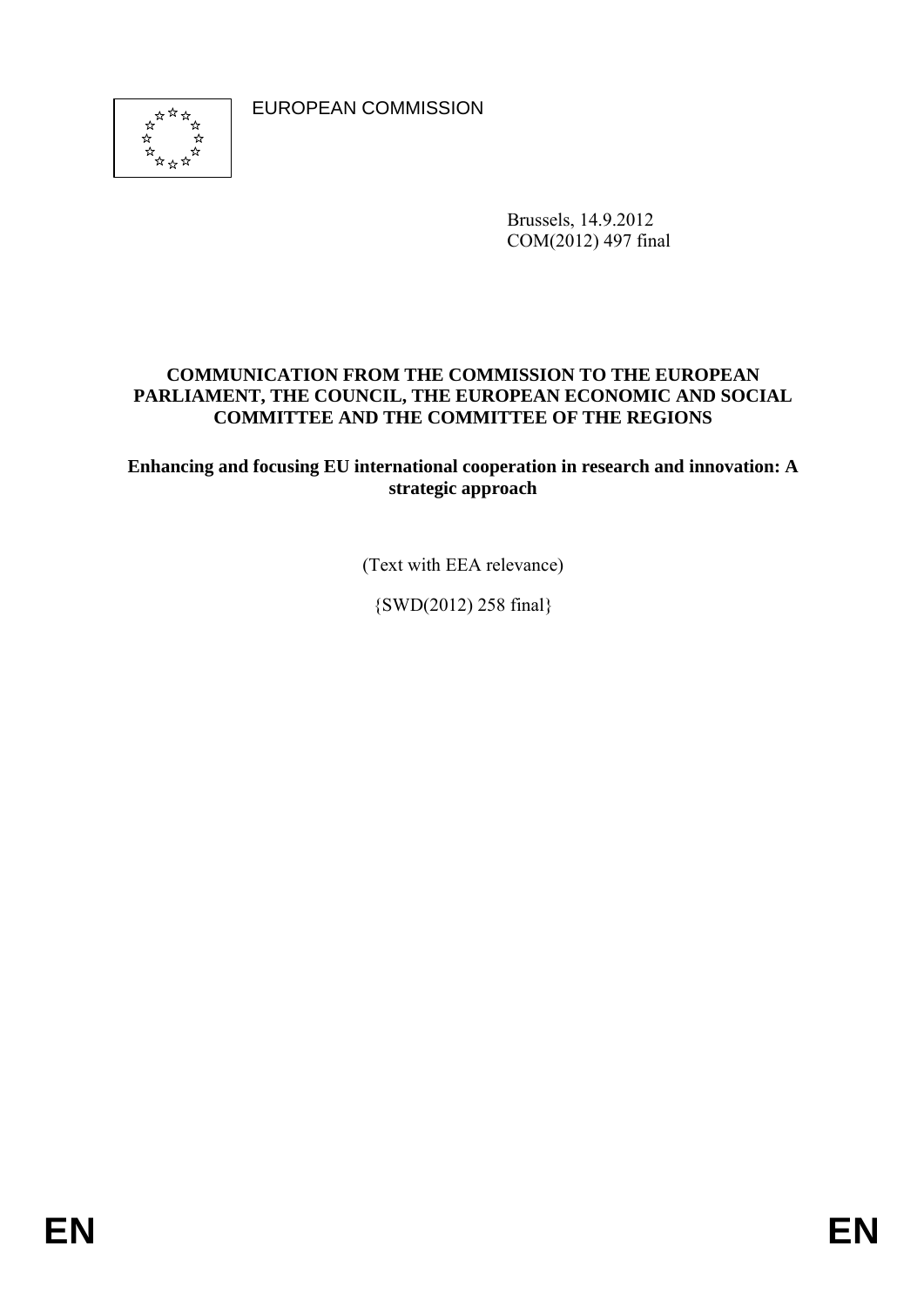#### **COMMUNICATION FROM THE COMMISSION TO THE EUROPEAN PARLIAMENT, THE COUNCIL, THE EUROPEAN ECONOMIC AND SOCIAL COMMITTEE AND THE COMMITTEE OF THE REGIONS**

#### **Enhancing and focusing EU international cooperation in research and innovation: A strategic approach**

### (Text with EEA relevance)

#### **1. A CHANGING WORLD**

The European Union is a world leader in research and innovation, responsible for 24% of world expenditure on research, 32% of high impact publications and 32% of patent applications, while representing only  $7%$  of the population<sup>1</sup>.

Over the past decade, however, the landscape has evolved rapidly. Global research and innovation were, until recently, dominated by the European Union, the USA and Japan. As the emerging economies continue to strengthen their research and innovation systems, a multipolar system is developing in which countries such as Brazil, China, India and South-Korea exert increasing influence. The share of the BRICS in global expenditure on R&D doubled between 2000 and 2009. The Union also has a clear interest in its neighbouring countries developing their research and innovation capacity.

Research and innovation are increasingly interlinked internationally, aided by rapidly developing information and communication technologies. The number of internationally coauthored scientific publications and the mobility of researchers are increasing. Research organisations are establishing offices abroad and companies are investing outside their home countries, in particular in the emerging economies.

Global challenges are important drivers for research and innovation. Our planet has finite resources which need to be cared for sustainably; climate change and infectious diseases do not stop at national borders, food security needs to be ensured across the globe. The Union needs to strengthen its dialogues with international partners to build critical mass for tackling these challenges.

As more research and innovation is performed in third countries<sup>2</sup>, the Union will need to access this knowledge. To remain a major global player, the Union must promote itself as an attractive location for carrying out research and innovation and be successful in the global competition for talent, while at the same time preserving its economic interests, for instance as regards the protection of intellectual property.

With the entry into force of the Treaty on European Union (TEU) and the Treaty on the Functioning of the European Union (TFEU) the institutional setting for the Union's action on the international scene has changed. The Union's High Representative for Foreign Affairs and Security Policy, and Vice-President of the Commission, ensures the consistency of the Union's external action. The High Representative is assisted by the European External Action Service (EEAS). Research being a parallel competence, the Union and Member States shall ensure coordination of their respective activities, so as to ensure that national policies and Union policy are mutually consistent.

 $\frac{1}{1}$ Further information is provided in the accompanying Staff Working Document.

In this Communication 'third country' is a country that is neither a Member State nor a state associated to the research framework programmes, unless otherwise stated.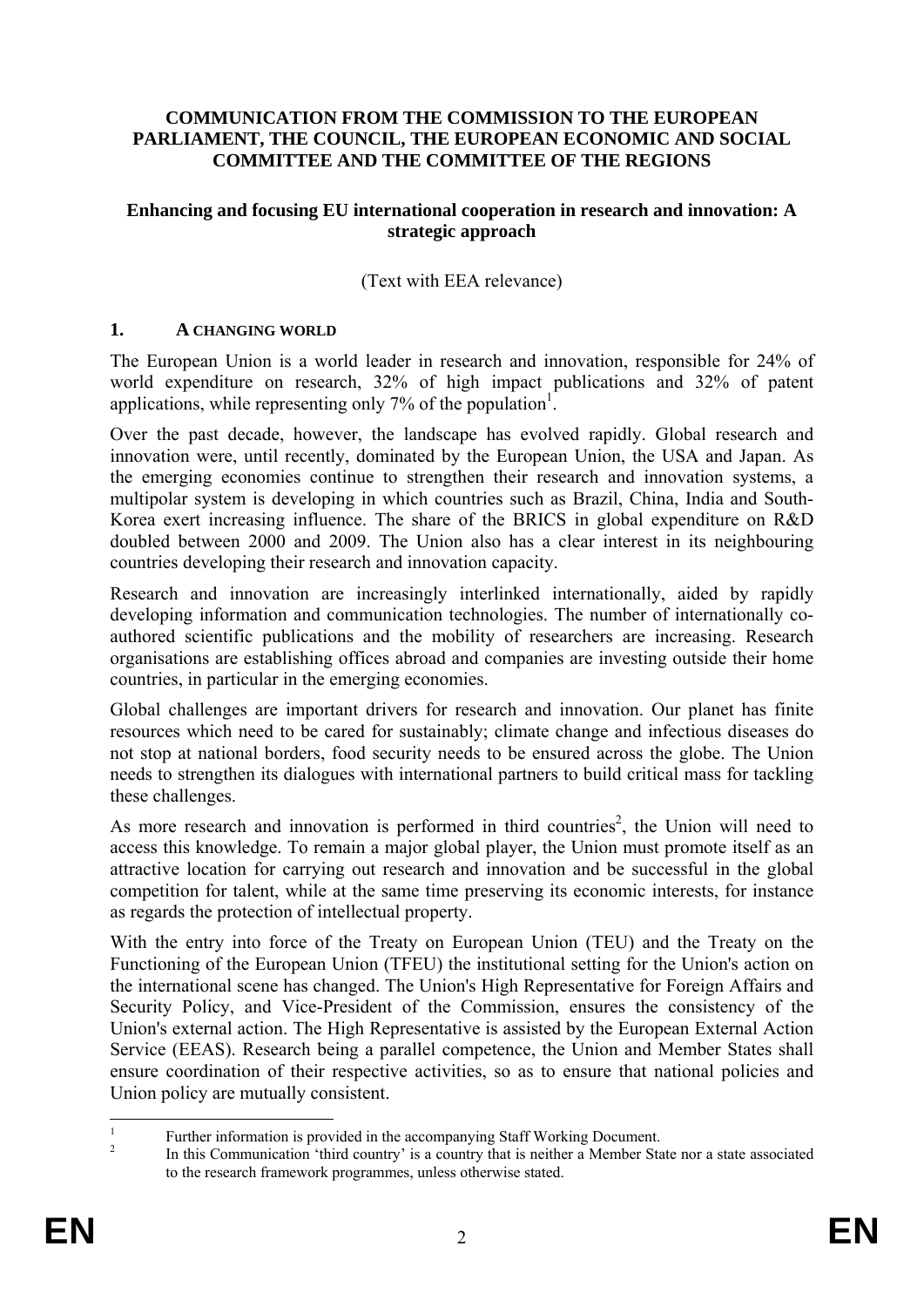Based on this evolving context, the commitments under the Innovation Union, $3$  the European Research Area (ERA) Framework<sup>4</sup> and the recommendations of the interim evaluation of the Seventh Framework Programme  $(FP7)$ ,<sup>5</sup> the Commission proposes a strategic approach to enhance and focus the Union's international cooperation activities in research and innovation, in particular with a view to preparing for the implementation of Horizon  $2020^6$ .

## **2. TAKING STOCK**

Europe has a long history in promoting research cooperation across borders. Established in 1954, the European Organisation for Nuclear Research (CERN) is a research centre of excellence and the world's largest particle physics laboratory, attracting top scientists.

Since 1986, the Treaties explicitly identify cooperation with third countries as a key activity of the Union's research policy. International cooperation activities have been developed under the TFEU and the Euratom Treaty. The Framework Programmes have gradually been opened up to participation by third countries, with support for international cooperation fully mainstreamed within FP7 (including Euratom FP7). The European Institute of Innovation and Technology (EIT) is also open to collaboration with third countries. As a result, 6% of FP7 participants come from third countries.

Progress has been made in optimising the scale and scope of international cooperation activities. For example:

- The *European and Developing Countries Clinical Trials Partnership* (EDCTP) is a partnership between 14 Member States, Switzerland, Norway and sub-Saharan African countries aimed at tackling HIV/AIDS, tuberculosis and malaria;
- Euratom, China, India, Japan, Russia, South-Korea and the USA have joined forces in the *ITER* project (supported by the Broader Approach Agreement between Euratom and Japan) to demonstrate that nuclear fusion is a viable energy source of the future;
- The *Marie Curie actions* have a strong international dimension. Participants in these actions come from 80 different countries;
- The Commission's *Joint Research Centre* cooperates with international partners on a wide range of issues;
- The world-wide interconnection of research and education networks provided by the *GEANT* network is largely funded by the Union (partially through its development cooperation instruments);
- The Union, together with 13 other countries, supports the *Human Frontier Science Programme* to finance international collaboration in basic research.

While this progress is welcome, critical mass is lacking in many cases and the strategy driving the development of the actions is not always clear. This was one of the conclusions of the FP7 interim evaluation, which stated that there needs to be an '*intensification of international cooperation*' activities focused on '*engaging with partners outside of Europe on equal terms and in programmes and activities of high mutual interest*'. The same report recommended the '*coherent strategic development*'of the Union's policy for international cooperation in research and innovation.

 $\frac{1}{3}$  COM(2010) 546 4

 $\frac{4}{5}$  COM(2012) 392

 $\frac{\text{http://ec.europa.eu/research/evaluations/index_en.cfm?pg=fp7}}{\text{COM}(2011)900}$  $\frac{\text{http://ec.europa.eu/research/evaluations/index_en.cfm?pg=fp7}}{\text{COM}(2011)900}$  $\frac{\text{http://ec.europa.eu/research/evaluations/index_en.cfm?pg=fp7}}{\text{COM}(2011)900}$ 

COM(2011) 809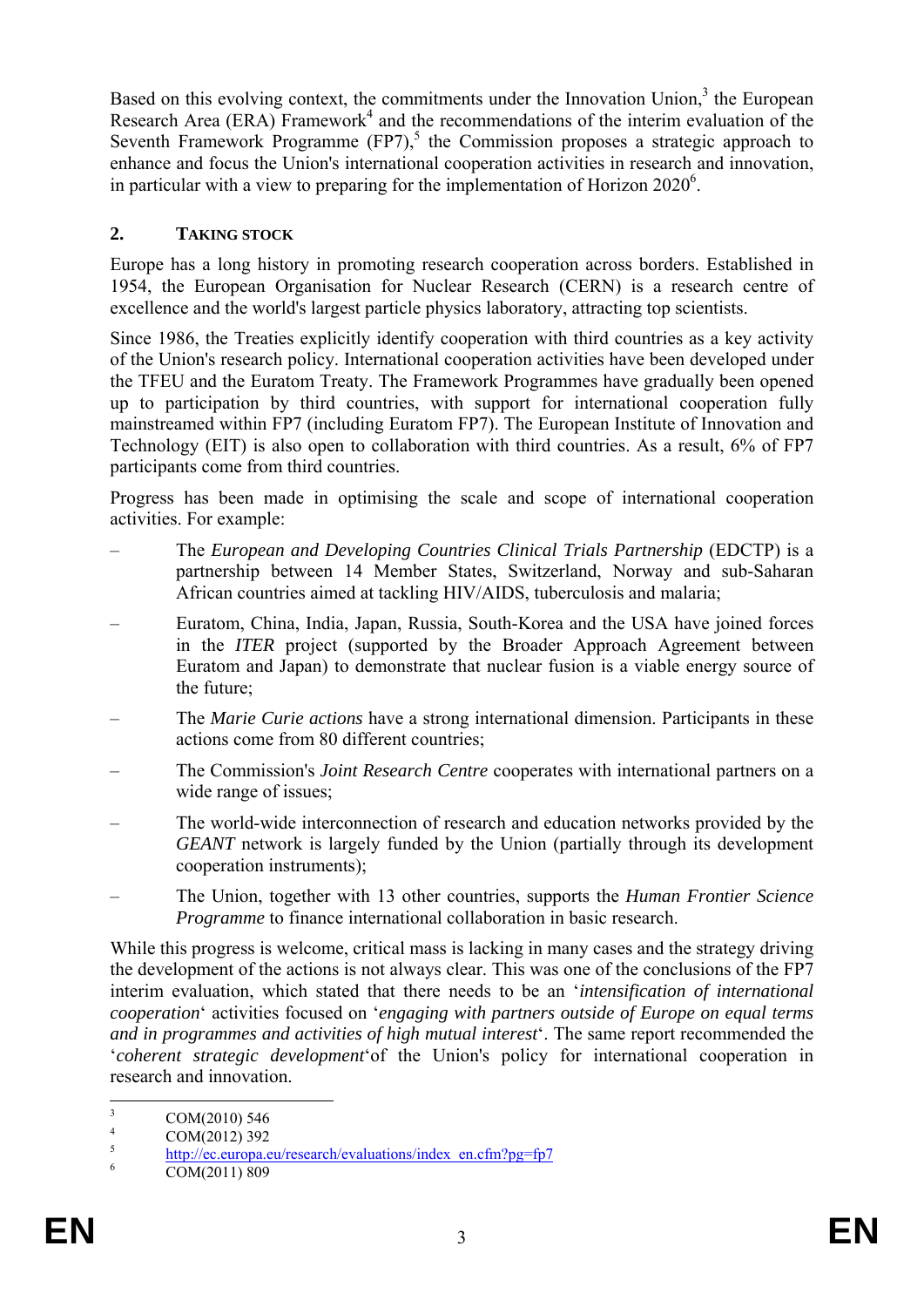### **3. OBJECTIVES OF INTERNATIONAL COOPERATION**

International cooperation in research and innovation contributes to the broader policies of the Union, as reflected in the Europe  $2020^7$  strategy, in supporting the following objectives:

- (a) **Strengthening the Union's excellence and attractiveness in research and innovation as well as its economic and industrial competitiveness** – by creating win-win situations and cooperating on the basis of mutual benefit; by accessing external sources of knowledge; by attracting talent and investment to the Union; by facilitating access to new and emerging markets; and by agreeing on common practices for conducting research and exploiting the results;
- (b) **Tackling global societal challenges** by developing and deploying effective solutions more rapidly and by optimising the use of research infrastructures; and,
- (c) **Supporting the Union's external policies** by coordinating closely with enlargement, neighbourhood, trade, Common Foreign and Security Policy (CFSP), humanitarian aid and development policies and making research and innovation an integral part of a comprehensive package of external action.

**'Science diplomacy'** will use international cooperation in research and innovation as an instrument of soft power and a mechanism for improving relations with key countries and regions. Good international relations may, in turn, facilitate effective cooperation in research and innovation.

This Communication proposes to enhance and focus the Union's international cooperation activities in research and innovation by using the dual approach of **openness** complemented by **targeted international cooperation activities**, developed on the basis of common interest and mutual benefit, optimal scale and scope, partnership, and synergy.

## **4. ENHANCING AND FOCUSING INTERNATIONAL COOPERATION ACTIVITIES**

## **4.1. Openness in international cooperation**

The Union will continue to engage with countries and regions across the globe. This will allow the Union's researchers and innovators to engage on a stakeholder-driven basis with their counterparts worldwide:

- $-$  Horizon 2020 will be fully open to participation from all over the world<sup>8</sup>;
- The European Research Council and Marie Skłodowska-Curie actions will operate on a fully researcher-driven basis, open to researchers from third countries.
- The Research Infrastructures activity will have a specific focus on international cooperation. Its e-Infrastructures component has an inherent international dimension by supporting collaboration through digital means.
- However, not all third country participants will be automatically eligible for funding<sup>9</sup>. The list of countries eligible for automatic funding will be restricted, by complementing the current selection criterion, based solely on GNI per capita, with an additional criterion based on total GDP, excluding countries above a defined threshold. This will address the fact that some countries have established the critical mass needed to cooperate on a reciprocal basis with the Union. Similarly as for the

 $\frac{1}{7}$ COM(2010) 2020

<sup>8</sup> COM(2011) 810 Art 6(1)

<sup>9</sup> COM(2011) 810 Art 9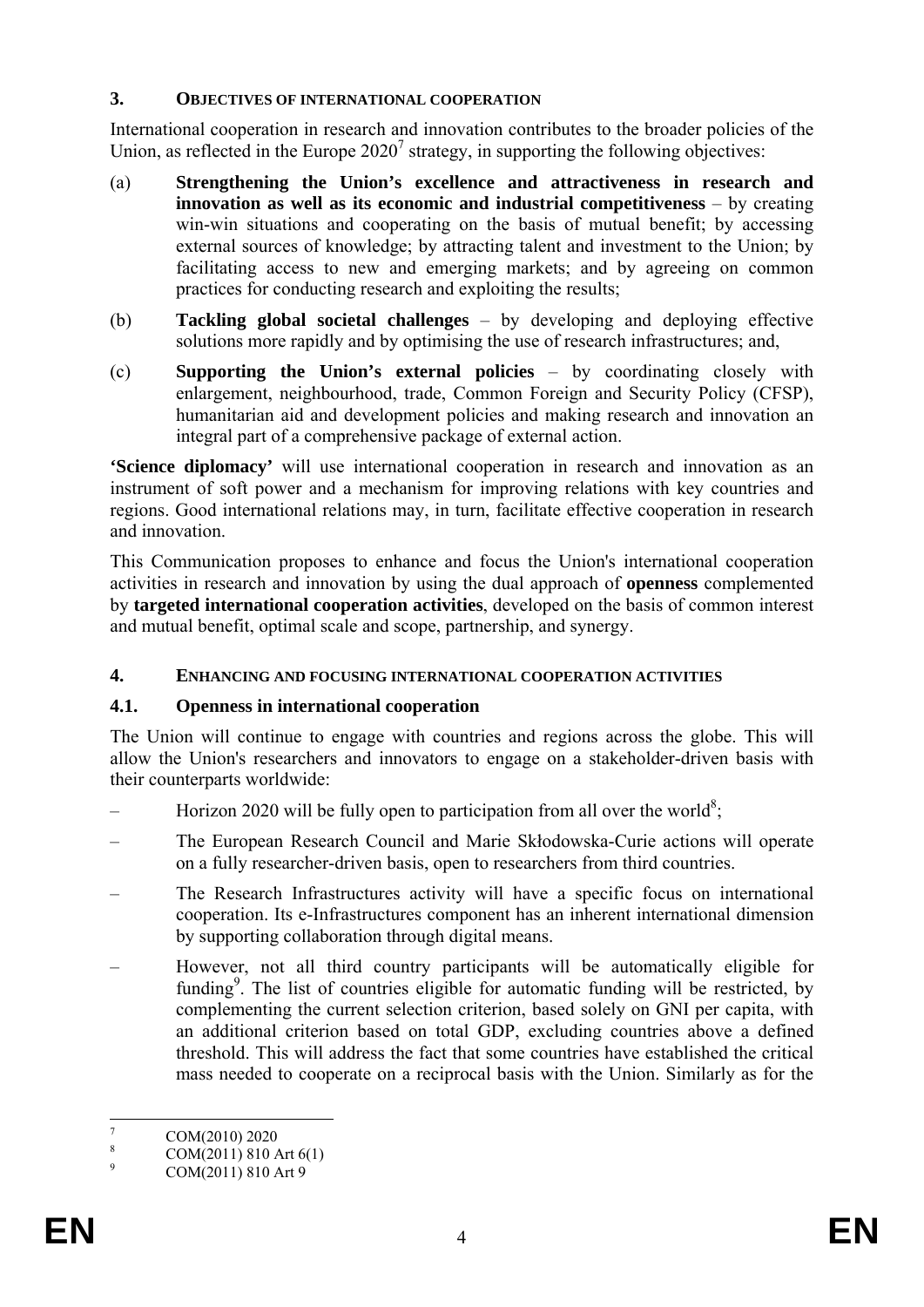industrialised countries, funding for participants from these countries continues to be possible in exceptional cases;

- The more restrictive approach to automatic funding will be counterbalanced by increased efforts to facilitate the funding of participants through their national channels;
- The Union will continue to encourage reciprocal access to third countries' programmes. The Horizon 2020 proposals allow for limiting the geographical scope of calls, for instance when the conditions for the participation of legal entities from Member States in the third country's programmes are considered to be prejudicial to the Union's interest or satisfactory security guarantees can not be provided<sup>10</sup>;
- Support for COST and EUREKA will encourage European networks of researchers to cooperate with their third country counterparts.

# **4.2. Targeted international cooperation activities**

Maximising the impact of international research and innovation activities, while avoiding a costly fragmentation of efforts, requires the Union to complement the openness of Horizon 2020 with targeted actions in order to ensure optimal scale and scope.

## *4.2.1. Identifying areas for international cooperation*

Horizon 2020 focuses the Union's research and innovation funding on a limited number of societal challenges and enabling and industrial technologies.

In preparing work programmes for implementing Horizon 2020 (the Euratom programme being a part of this), international cooperation will be a key consideration. Areas for engaging with third countries will be identified in a systematic and coherent manner on the basis of an analysis of the Union vis-à-vis the rest of the world in line with the following set of criteria:

- research and innovation capacity, including investment, output (publications, patents, citations, licensing), human resources and infrastructure;
- risks of and opportunities for access to existing, new or emerging markets, and their impact on the Union's competitiveness;
- contribution to the Union's international commitments, as reflected in the Millennium Development Goals, the post-2015 development framework, Rio+20, G20 and the international objectives of sectoral policies; and,
- the legal and administrative frameworks in place, among the international partners, and where appropriate the Member States, to engage in cooperation, also including lessons learnt from previous cooperation.

While sufficient objective information is available to support the analysis of the first criterion, the others will require qualitative assessment and judgment. A systematic gathering of information will be an essential element of the strategic approach, relying in particular on the new Research and Innovation Observatory being developed by the Commission. It will include in-depth stakeholder consultations, including with industry.

An enhanced innovation dimension will involve putting in place adequate framework conditions and a level playing field, including activities ranging from information gathering, policy learning, exchange of experience, identification of good practice, provision of information and assistance and networking between research and innovation actors to supporting the adaptation and uptake of existing technology in new markets, and – in limited

 $10$ 

COM(2011) 810 Art 6(2), 6(3) and 8(5)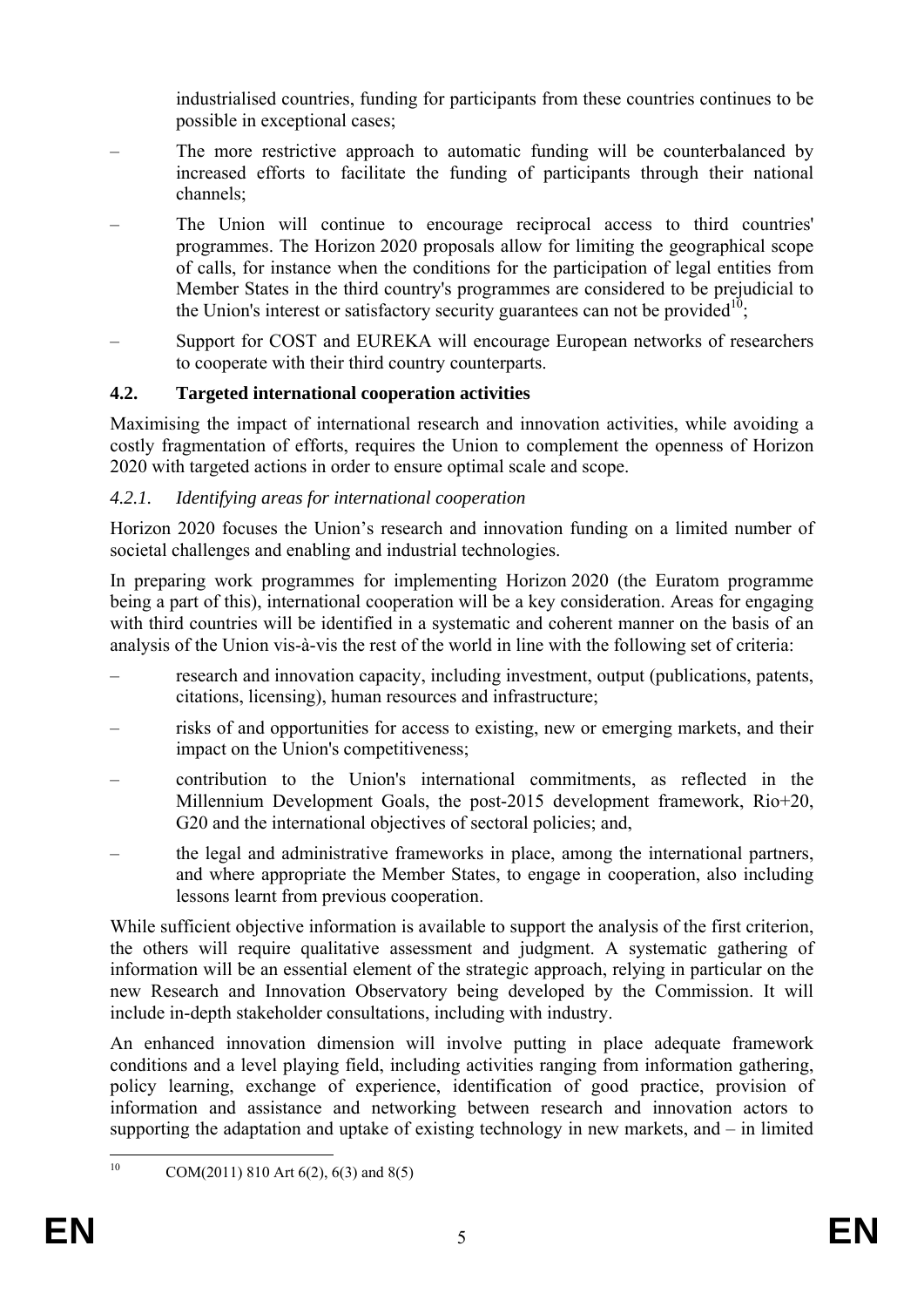cases –demonstration and pilot projects. There will be a stronger focus on close-to- market and other innovation related activities. This will require finding an appropriate balance between cooperating with third countries to jointly advance scientific knowledge and tackle global challenges while safeguarding the interests of the Union's companies. In this context, the fair and equitable treatment of IPR will be ensured to avoid uncontrolled loss of the Union's know-how.

More generally, sound innovation-related framework conditions are of the utmost importance for the Union to engage effectively in research and innovation at international level. For example, the removal of specific trade barriers remains a cornerstone of the Union's relationship with third countries. $11$ 

### *4.2.2. Developing multi-annual roadmaps for cooperation with key partner countries and regions*

Based on the above criteria, the identification of areas for targeted international cooperation actions will be the starting point of the strategic approach. A flexible differentiation of partner countries and regions will allow additional focus – especially when considering funding options – while taking into account that a given country can fall into one or more groupings, depending on its research and innovation strengths. The following country groupings are included in the Horizon 2020 proposals:

- **The EFTA countries, EU enlargement countries and countries covered by the European Neighbourhood policy**, where the focus will be on fostering integration into – or alignment with – the European Research Area, including through their possible association to Horizon 2020. For the Neighbourhood, this will contribute to developing a 'Common Knowledge and Innovation Space', including improving the research and innovation competences of these countries. Cooperation will be in close coordination with the instruments of the enlargement and neighbourhood policies, as underlined at the recent conference on a renewed Euro-Mediterranean partnership in research and innovation. For the latter case, a specific follow-up action is in preparation.
- **Industrialised countries and emerging economies**, where the main objective will be to increase the Union's competitiveness, to jointly tackle global challenges through common innovative solutions, and to develop enabling technologies by accessing new sources of knowledge. This will provide the Union's private sector with business opportunities and access to new markets. There will also be a strengthened innovation dimension, as is the case for instance through the Transatlantic Innovation Action Partnership or the Indo-European Partnership for Research and Innovation.
- **Developing countries**, where the emphasis will be on complementing the Union's external policies and instruments by building partnerships – in particular bi-regional partnerships – to contribute to the sustainable development of these regions and address challenges such as the green economy, climate action, improved agriculture, food security and health. This includes supporting the Millennium Development Goals – and their possible successors – strengthening demand-led research and innovation for development, and delivery of the outcome of the Rio+20 conference, e.g. through the transfer of climate technologies.

 $11$ 

COM(2012) 70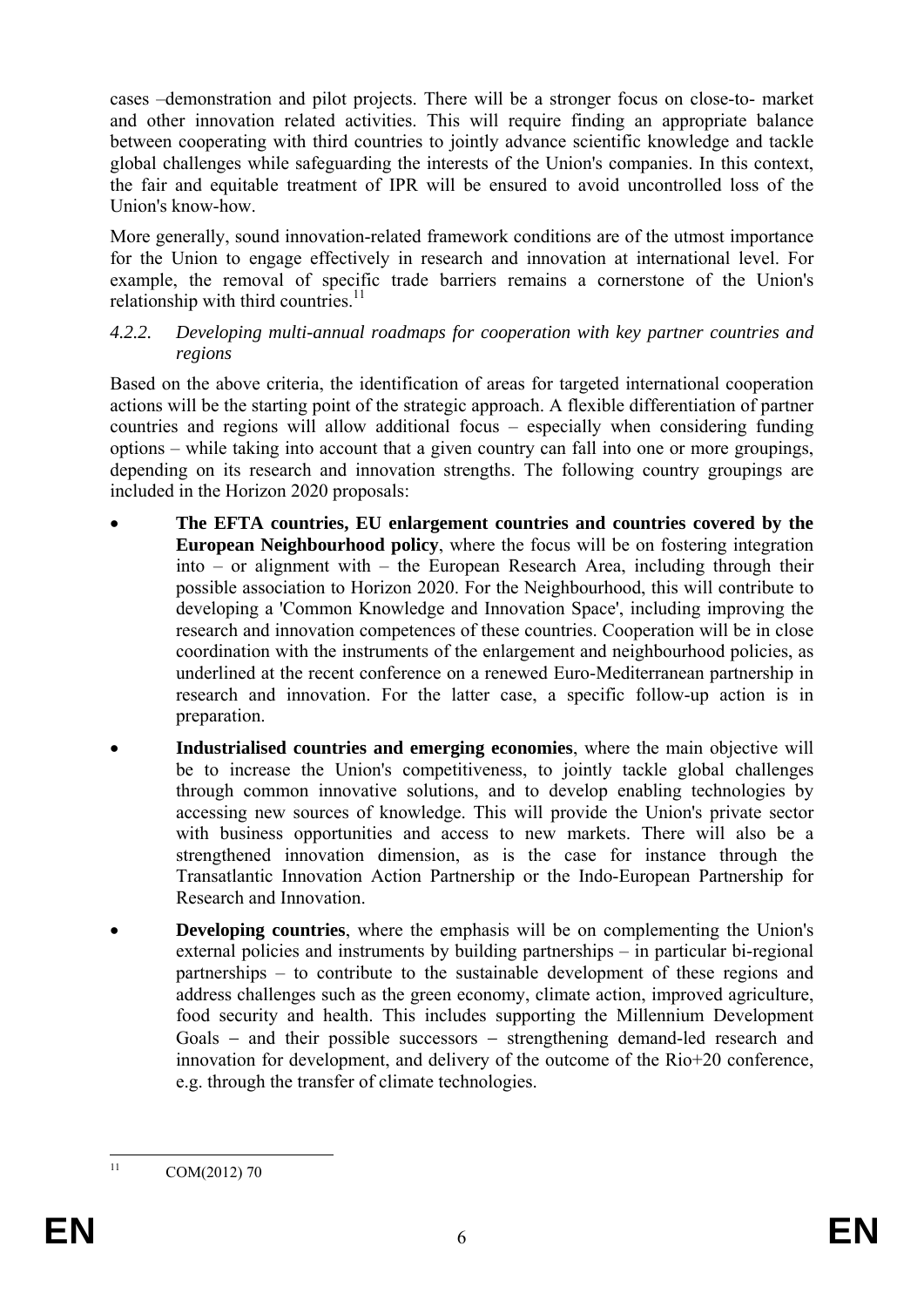Systematic identification of opportunities combined with differentiation by country groupings will support the development of **multi-annual roadmaps for cooperation with key partner countries and regions**.

# **5. A SET OF INSTRUMENTS THAT IS FIT FOR PURPOSE**

## **5.1. Policy dialogue**

The Union has Scientific and Technical Cooperation Agreements with 20 countries under the TFEU and with 15 countries under the Euratom Treaty. Science and technology are also often an important part of broader policy dialogues, such as in Partnership and Cooperation Agreements and other international framework agreements.

The S&T agreements will be important vehicles for defining and implementing the multiannual roadmaps. Where appropriate, they will be developed into strategic long-term partnerships, including agreement on the priorities to be addressed. They should also promote the fair and equitable treatment of intellectual property and knowledge transfer. A similar approach will be followed on a regional basis, for instance for the partnerships with the Mediterranean countries, the Association of South East Asian Nations, Africa, and the Latin-American & Caribbean countries.

## **5.2. Information gathering**

Objective information is needed to implement the strategic approach. Increased attention must, therefore, be paid to collecting qualitative and quantitative information, such  $as^{12}$ .

- international cooperation activities funded through the Union, and their impact;
- international cooperation policies and programmes of the Member States and Associated Countries, as well as the strengths and weaknesses of their research and innovation systems, whereby Member States and Associated Countries will be encouraged to share with each other, through the Strategic Forum for International S&T Cooperation (SFIC), information obtained through national mapping exercises;
- research and innovation policies and programmes, including their international component, of third countries, as well as the strengths and weaknesses of their systems;
- foresight activities, to identify emerging challenges, future markets and trends.

Information gathering will make use of the Union's Delegations and science counsellors and the EEAS, as well as the new Research and Innovation Observatory.

## **5.3. Funding instruments**

Horizon 2020 will be the main instrument for implementing the Union's international research and innovation cooperation actions, complemented where appropriate with national funding.

Targeted activities using the following instruments will implement the multi-annual roadmaps:

- research and innovation projects where the participation of third country entities is required and/or taken into account during evaluation:
- softer forms of cooperation such as networking between projects, clusters and/or programme managers;

 $12$ 

Further information is provided in the accompanying Staff Working Document.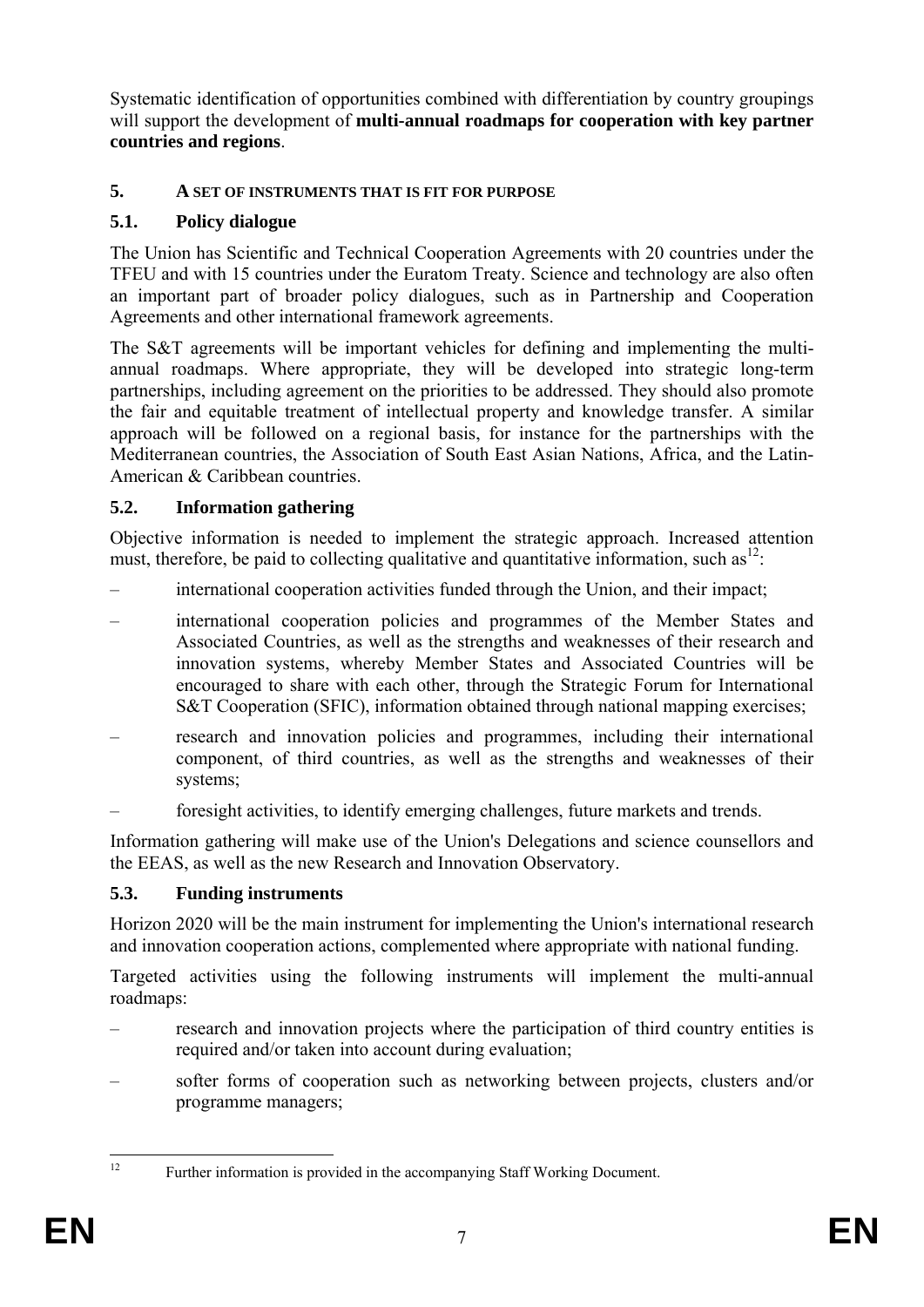– joint initiatives involving the Union and international partners:

- coordinated calls: launched and evaluated in parallel in the Union and the third country;
- joint calls: launched, evaluated, selected and funded jointly by the Union and the third country;
- contributions from the Union to funding programmes of third countries or international organisations to cover the participation of the Union's entities in those programmes; and,
- specific initiatives requiring joint funding from the Union, Member States, Associated Countries, and/or third countries to ensure optimal scale and scope, implemented through ERA-NETs, Article 185 or other instruments.

The Horizon 2020 proposals include provisions<sup>13</sup> to develop and present cross-cutting activities, such as international cooperation, in a coherent manner. The Commission intends to reflect these provisions in the work programme and comitology structure of Horizon 2020.

# **5.4. Coordinating with other policies and international fora**

## *5.4.1. Policies and instruments of the Union*

International cooperation activities in research and innovation will be developed in close coordination with the Union's external policies and instruments<sup>14</sup>. This will also include mainstreaming research and innovation across other policies with a strong international dimension, such as trade, CFSP, environment and energy, and exploiting synergies with international cooperation in higher education proposed under Erasmus for All<sup>15</sup>. The development of the multi-annual roadmaps for international cooperation in research and innovation should, therefore, be closely coordinated with the general external country strategies and the external dimension of the Union's internal policies.

The Union's external policies will aid in building-up research capacity in the enlargement, neighbourhood and developing countries. Research and innovation funding will focus on excellence, thereby contributing to finding innovative solutions for the challenges these countries face. In doing so it will contribute to the objectives of the Union's development policies, for instance through: forward-looking activities and socio-economic research to identify specific challenges; cutting-edge research and innovation to develop locally applicable solutions; or providing support for adapting and transferring existing technologies. This will be complemented by funding provided by the European Investment Bank and the European Bank for Reconstruction and Development.

# *5.4.2. International organisations and multilateral fora*

International organisations and multilateral fora play a key role in addressing global challenges. The Organisation for Economic Cooperation and Development's (OECD) Committee on Science and Technology Policy and Global Science Forum focuses on improving the governance of global research and innovation activities. The United Nations and other organisations such as UNESCO, the Intergovernmental Panel on Climate Change, United Nations Framework Convention on Climate Change, the Intergovernmental Platform

 $\overline{13}$ <sup>13</sup> Article 13 of the Horizon 2020 Regulation and Article 5(6) of the Specific Programme.

<sup>&</sup>lt;sup>14</sup> COM(2011) 865.

COM(2011) 788.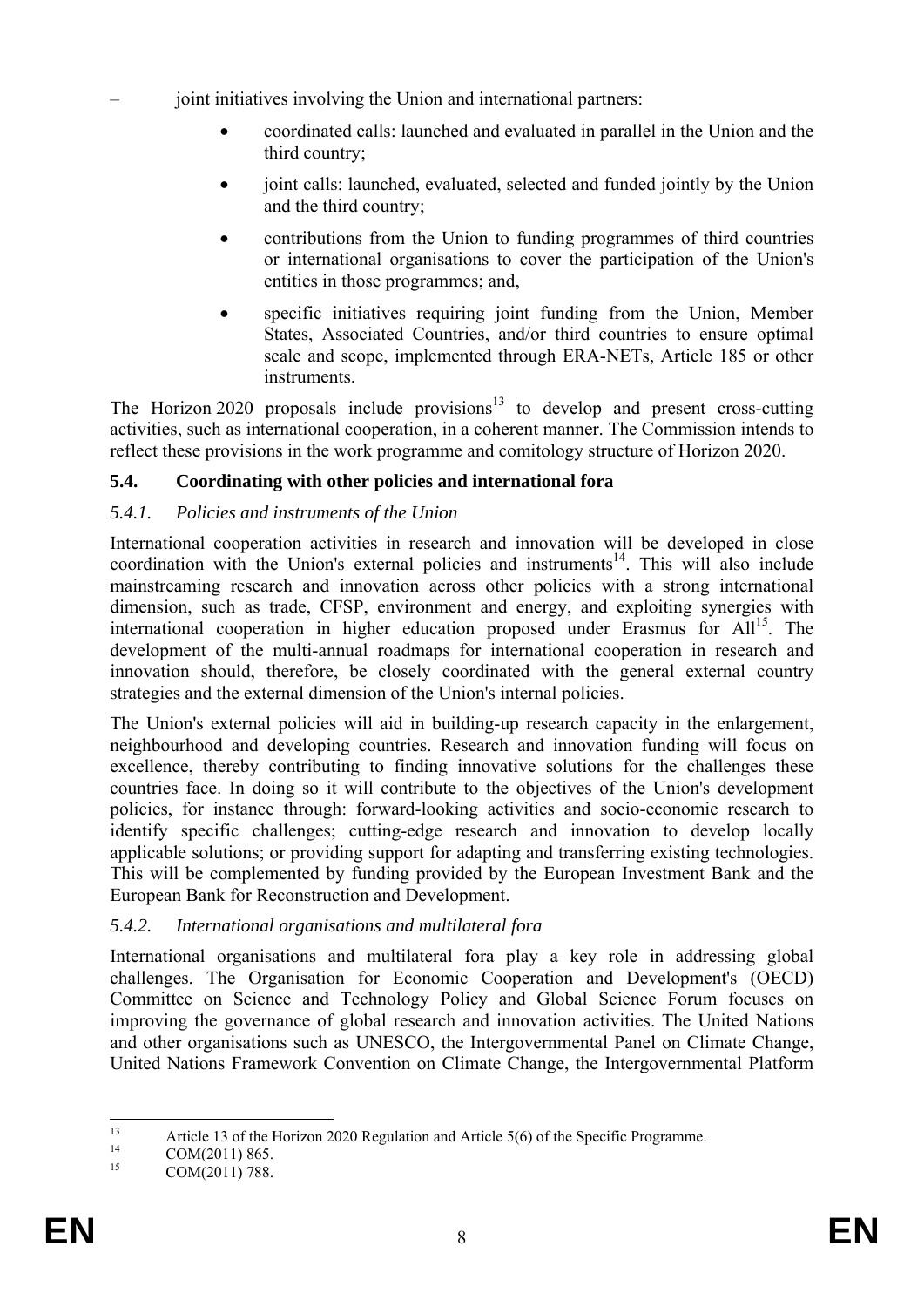on Biodiversity and Ecosystem services, Food and Agricultural Organisation and World Health Organisation, play a key role in shaping global research agendas.

The International Energy Agency and Nuclear Energy Agency (under the OECD framework), the International Atomic Energy Agency and the Generation IV International Forum and ITER International Organisation promote international cooperation in nuclear energy. Global and regional institutions such as the Consultative Group on International Agricultural Research, Global Forum for Agricultural Research and Forum for Agricultural Research in Africa are active in the field of agriculture. The Carnegie Group, set-up under the auspices of the G8/G20, provides a unique forum for high-level discussions on research and innovation issues.

The Commission intends to step-up its engagement with these organisations, both to enable the Union to exert greater influence on their activities, in particular where the Union is a major donor, and to give them a stronger voice in shaping the Union's agenda. In this context, the Union should attempt to ensure that its participation is commensurate with the responsibilities assigned to it by Treaties. Further developing the partnership with European intergovernmental initiatives, such as EUREKA and COST, and organisations, such as  $EIROForum<sup>16</sup>$ , will contribute to a better coordination and more effective use of European resources.

#### **6. PROMOTING COMMON PRINCIPLES FOR THE CONDUCT OF INTERNATIONAL COOPERATION**

Guided by its principles for external action (Art 21 TEU), the Union is well placed to play a leading role in promoting common principles for the conduct of international research and innovation activities in order to create a level playing field in which researchers and innovators from across the globe feel confident to engage with each other. These principles will deal with issues such as responsible research and innovation, research integrity; peer review of proposals; promotion of the role of women in science and the gender dimension in research, research and innovation; research careers (building on the European Charter for Researchers and the Code of Conduct for the Recruitment of Researchers)<sup>17</sup>; fair and equitable treatment of IPR; and open access to publicly funded research publications.

A step has been taken with the establishment of the Global Research Council, a voluntary forum set up to share best practice and establish common principles in international cooperation. Other initiatives are on-going at Union and global level. The Carnegie Group has worked on establishing common principles for the construction of large-scale research infrastructures. As regards open access, the Commission adopted a Communication<sup>18</sup> in 2007 and, more recently, a follow-up Communication and Recommendation<sup>19</sup>.

These issues have also been widely debated at international level, in both bilateral and multilateral fora. The move towards open access is a worldwide endeavour, demonstrated by UNESCO's contribution to its promotion<sup>20</sup> and the OECD declaration on access to research data from public funding<sup>21</sup>. Similarly, the Singapore Statement on research integrity

[http://www.unesco.org/new/en/media-services/single-](http://www.unesco.org/new/en/media-services/single-view/news/open_access_to_scientific_information_policy_guidelines_for_open_access_released/)

<sup>16</sup> <sup>16</sup> [http://w](http://www.eiroforum.org/)ww.eiroforum.org<br> [C\(2005](http://www.eiroforum.org/)) 576 final.

 $^{18}$  COM(2007) 56.

 $19$  COM(2012) 401 and C(2012) 4890

view/news/open\_access\_to\_scientific\_information\_policy\_guidelines\_for\_open\_access\_released/<br>http://www.oecd.org/dataoecd/9/61/38500813.pdf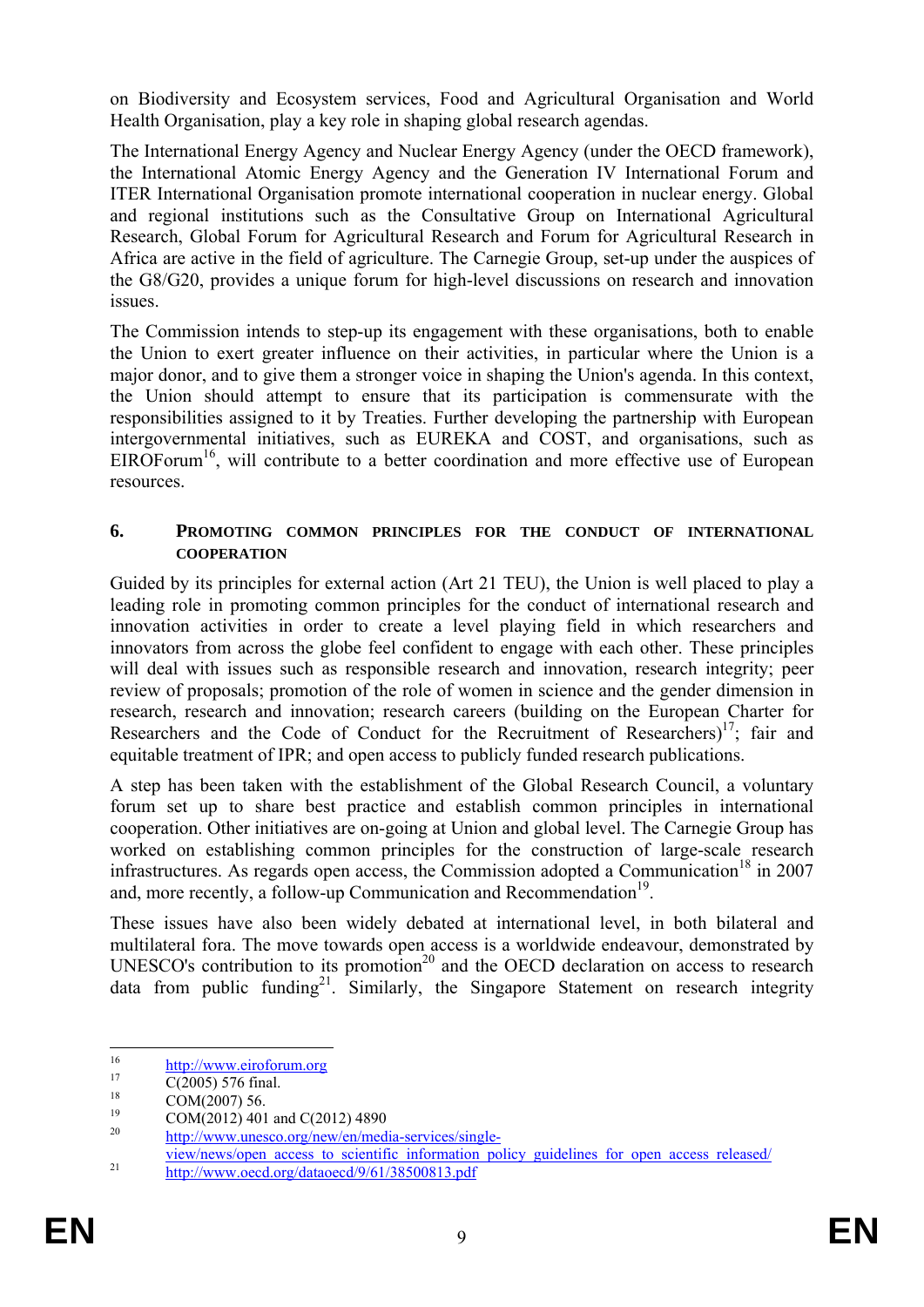represents the first international effort to encourage the development of global policies, guidelines and codes of conduct to foster greater integrity in research<sup>22</sup>.

### **7. STRENGTHENING THE PARTNERSHIP WITH THE MEMBER STATES AND MAJOR STAKEHOLDERS**

The Union's international cooperation activities and those of the Member States need to be consistent and complement each other. Deepening and strengthening the partnership between the Commission and the Member States will therefore be an important element of the strategic approach.

It will also be important to develop a stronger and more systematic interaction with the main research and innovation stakeholders. This will include better alignment with the international cooperation priorities of actors such as industry, universities and research organisations, but also the priorities of the Joint Programming initiatives, European Technology Platforms and European Innovation Partnerships.

SFIC has made progress in the alignment of international cooperation priorities of Member States and especially national and regional funding organisations, by developing a pilot initiative with India and exploring cooperation priorities with the USA and China.

These efforts need to be stepped up as Member States' international cooperation activities continue to be driven largely by national considerations rather than by developing priorities and strategies shared by the Union and its Member States. Accordingly:

- The Member States will be involved in the identification of areas for international cooperation and the development of the multi-annual roadmaps;
- The implementation of these roadmaps will involve preparing joint Union-Member States strategic research and innovation agendas, and involving Member States closely in their implementation;
- The Innovation Union commitment to develop common guidelines for engaging in agreements with third countries, on issues such as scientific visas, IPR, ethical principles in research, the import and export of scientific samples and equipment, reciprocity and taxation will be followed-up. This will include building upon the ERA guidelines on IP management in international collaboration agreements as adopted by the ERA Knowledge Transfer Group.

## **8. IMPLEMENTATION, GOVERNANCE, MONITORING AND EVALUATION**

# **8.1. Implementation and governance**

Implementation of the strategy will be closely aligned with the programming process of Horizon 2020, including by presenting the multi-annual roadmaps in a coherent manner in the work programmes.

While the development and implementation of the multi-annual roadmaps for each of the societal challenges and enabling and industrial technologies will continue to fall under the remit of the respective committee configurations, the Horizon 2020 horizontal programme committee configuration will be tasked with steering, monitoring and evaluating the overall approach to international cooperation*.* SFIC will continue to play its role in promoting more coherence between Member States' and Union policies.

 $22$ 

http://www.singaporestatement.org/